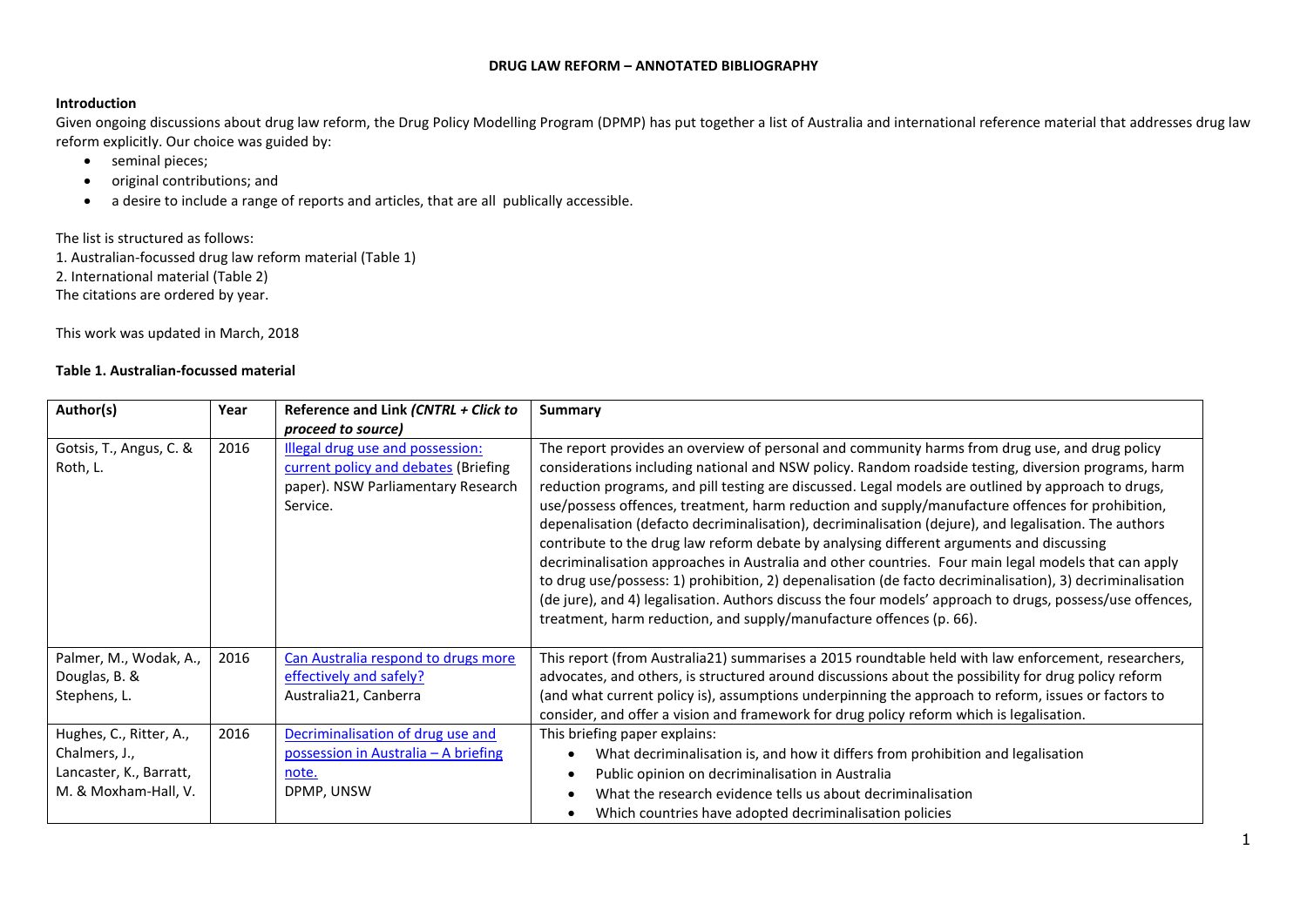|                                           |      |                                                                                                                                                                                                                         | What currently occurs in Australia<br>$\bullet$                                                                                                                                                                                                                                                                                                                                                                                                                                                                                                                                                                                                                                                                                                                                                                                                                         |
|-------------------------------------------|------|-------------------------------------------------------------------------------------------------------------------------------------------------------------------------------------------------------------------------|-------------------------------------------------------------------------------------------------------------------------------------------------------------------------------------------------------------------------------------------------------------------------------------------------------------------------------------------------------------------------------------------------------------------------------------------------------------------------------------------------------------------------------------------------------------------------------------------------------------------------------------------------------------------------------------------------------------------------------------------------------------------------------------------------------------------------------------------------------------------------|
| <b>NSW Bar Association</b>                | 2015 | <b>Drug Policy Discussion Paper</b>                                                                                                                                                                                     | The Criminal Law Committee of the New South Wales Bar Association has released a discussion<br>paper in relation to drug law reform. The committee concluded that prohibition has been largely<br>ineffective at preventing the availability of prohibited drugs or in decreasing levels of use. Given the<br>harm to individuals and society that results from prohibition, the time has come to give serious<br>consideration to alternatives. The Bar Association will be hosted a conference on 29 May 2015 to<br>debate the issues raised by the discussion paper with a range of stakeholders.                                                                                                                                                                                                                                                                    |
| Hughes, C., et al.                        | 2015 | <b>Evaluating Australian drug trafficking</b><br>thresholds: Proportionate, equitable<br>and just? Report to the Criminology<br>Research Advisory Council. Canberra,<br><b>Criminology Research Advisory</b><br>Council | Legal threshold quantities for drug trafficking, over which possession of an illicit drug is sanctionable as<br>'trafficking' as opposed to 'personal use' are used in all Australian states and territories. This report<br>evaluates the legal thresholds in six states against five different data sources (including patterns of drug<br>user consumption and purchasing and retail value and harms of drugs). It finds that the current<br>thresholds are not fit for purpose. For example, some legal thresholds are set too low, placing users at<br>risk of an unjustified charge or sanction for an offence of drug trafficking. The legal thresholds are also<br>disproportionate to the relative seriousness of an offence of trafficking in different controlled drugs,<br>and do not reflect evidence on which drugs cause the most harm to the community. |
| Hughes, C.E., Cowdery,<br>N. & Ritter, A. | 2015 | Deemed supply in Australian drug<br>trafficking laws: A justifiable legal<br>provision? Current Issues in Criminal<br>Justice, 27(1), 1-20.                                                                             | A legal and historical analysis of deemed supply provisions in Australian drug trafficking laws.<br>Demonstrates that Australian deemed supply laws were introduced to overcome perceived difficulties<br>in the prosecution and sanction of drug traffickers, but that the laws are inconsistent with Australian<br>criminal law; inconsistent with international drug trafficking laws; conflict with the goals of Australia's<br>National Drug Strategy and threaten confidence in the Australian judicial system. Calls for the laws to<br>be subject to legislative review and/or abolition from Australian drug trafficking law.                                                                                                                                                                                                                                  |
| Ritter, A.                                | 2012 | Decriminalisation or legalisation:<br>injecting evidence in the drug law<br>reform debate<br>The Conversation                                                                                                           | A summary of the options for decriminalisation and legalisation, published in The Conversation.                                                                                                                                                                                                                                                                                                                                                                                                                                                                                                                                                                                                                                                                                                                                                                         |
| Douglas, R, Wodak, A<br>& McDonald, D     | 2012 | Alternatives to prohibition: Illicit<br>drugs: How we can stop killing and<br>criminalising young Australians<br>Australia 21, Canberra                                                                                 | This report follows from a Roundtable discussion held in July 2012 to consider new approaches to<br>public policy about illicit drugs in Australia.                                                                                                                                                                                                                                                                                                                                                                                                                                                                                                                                                                                                                                                                                                                     |
| Douglas, B., &<br>McDonald, D.            | 2012 | The Prohibition of illicit drugs is<br>killing and criminalising our children<br>and we are all letting it happen.<br>Australia 21, Canberra.                                                                           | The report, arising from a roundtable held by Australia21, a non-for-profit Australian organisation that<br>aims to generate new thinking around social problems, argues for decriminalisation options.                                                                                                                                                                                                                                                                                                                                                                                                                                                                                                                                                                                                                                                                 |
| Savulescu, J., & Foddy,                   | 2012 | A moral argument against the war on                                                                                                                                                                                     | It is common to hear moral arguments in favour of a prohibition approach to drug policy but here we                                                                                                                                                                                                                                                                                                                                                                                                                                                                                                                                                                                                                                                                                                                                                                     |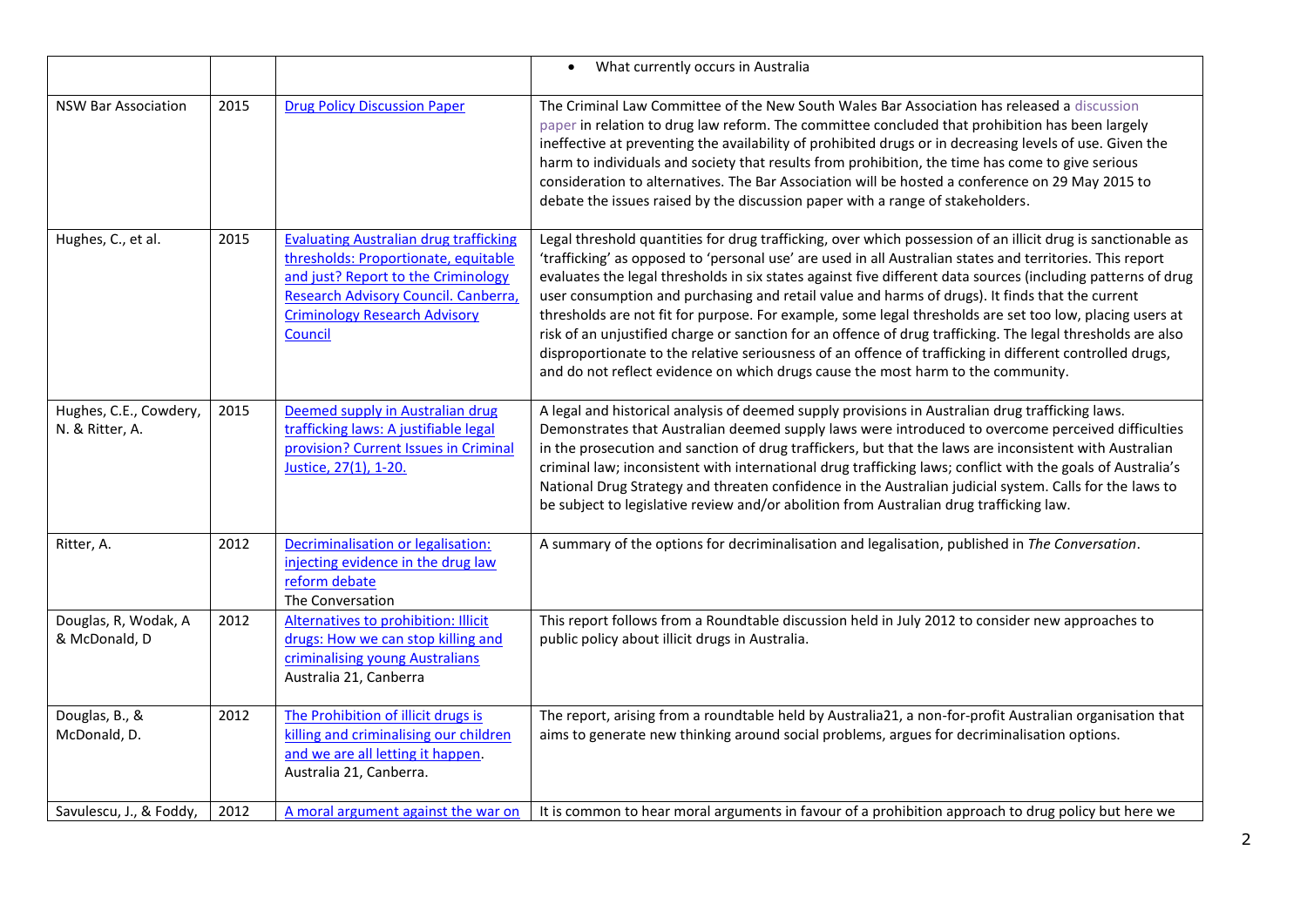| <b>B.</b>                                                                    |      | drugs. The Conversation                                                                                                                                                                                                                           | have two scholars presenting moral arguments in favour of changing drug policy away from what they<br>characterised as a 'war on drugs' approach.                                                                                                                                                                                                                                                                                                                                                                                                                                    |
|------------------------------------------------------------------------------|------|---------------------------------------------------------------------------------------------------------------------------------------------------------------------------------------------------------------------------------------------------|--------------------------------------------------------------------------------------------------------------------------------------------------------------------------------------------------------------------------------------------------------------------------------------------------------------------------------------------------------------------------------------------------------------------------------------------------------------------------------------------------------------------------------------------------------------------------------------|
| McDonald, D.                                                                 | 2011 | A background paper for an<br>Australia21 Roundtable, Sydney, 31<br>January 2012, addressing the<br>question "What are the likely costs<br>and benefits of a change in<br>Australia's current policy on illicit<br>drugs?", Australia21, Canberra. | An overview of evidence about the likely consequences and benefits of changing Australia's policy on<br>illicit drugs for the Australia 21 Roundtable participants, and subsequently made available widely.                                                                                                                                                                                                                                                                                                                                                                          |
| Hall, W., & Lucke, J.                                                        | 2010 | Legally coerced treatment for drug<br>using offenders: ethical and policy<br>issues, Crime and Justice Bulletin no.<br>144, NSW Bureau of Crime Statistics<br>and Research, Sydney.                                                               | This bulletin discusses the policy and ethical implications raised by legally coercing drug offenders into<br>drug treatment in the community and providing compulsory treatment within the prison systemin<br>the light of the evidence reviewed, the bulletin discusses the NSW Compulsory Drug Treatment<br>Corrections Centre and the challenges in evaluating its effectiveness.                                                                                                                                                                                                |
| Featherston, J., &<br>Lenton, S.                                             | 2007 | <b>Effects of the Western Australian</b><br><b>Cannabis Infringement Notice</b><br>Scheme on public attitudes,<br>knowledge and use: Comparison of<br>pre- and post- change data. Perth:<br>National Drug Research Institute.                     | Evaluation of the WA Cannabis Infringement Notice scheme - a pre-post study of the impact of the<br>introduction of civil penalties for cannabis. Consistent with national trends, cannabis use declined in<br>Western Australia after the introduction of civil penalties. The authors conclude that the change from<br>criminal to civil penalties for cannabis use/possess did not impact on rates of cannabis use.                                                                                                                                                               |
| Macintosh, A.                                                                | 2006 | Drug law reform: beyond prohibition,<br>Discussion Paper no. 83, The<br>Australia Institute, Canberra.                                                                                                                                            | An influential report from an independent Australian think tank reviewing the science and advocating<br>for drug law reform. They also recommend greater investment in drug treatment, as an evidence-based<br>intervention.                                                                                                                                                                                                                                                                                                                                                         |
| Wodak, A., & Moore,<br>Т.                                                    | 2002 | <b>Modernising Australia's drug policy,</b><br><b>UNSW Press, Sydney.</b>                                                                                                                                                                         | A useful overview of drug policy in Australia and suggestions for the nature and processes of updating<br>it.                                                                                                                                                                                                                                                                                                                                                                                                                                                                        |
| Lenton, S., Heale, P.,<br>Erickson, P., Single, E.,<br>Lang, E., & Hawks, D. | 2000 | The regulation of cannabis<br>possession, use and supply: A<br>discussion document prepared for<br>The Drugs and Crime Prevention<br><b>Committee of The Parliament of</b><br>Victoria. Perth: National Drug<br>Research Institute.               | This document summarises options for the legal regulation of cannabis possession, use and supply<br>suitable to a harm minimisation framework; provides a comparative analysis and evaluation of the<br>practicality, effectiveness and potential benefits of the alternative forms of regulation and gives a<br>recommended model for the Victorian situation, which was a variant of the prohibition with civil<br>penalties approach. It provides a comprehensive review of the national and international literature on<br>drug law reform issues to the time of writing (2000). |
| Santamaria, J.N.                                                             | 2000 | Drugs Dilemma: a way forward. New<br><b>Weekly Books.</b>                                                                                                                                                                                         | This book is pro-prohibition. From the DFA website: "In this book, medical experts, social<br>commentators and drug counsellors take a closer look at the European experience and the arguments                                                                                                                                                                                                                                                                                                                                                                                      |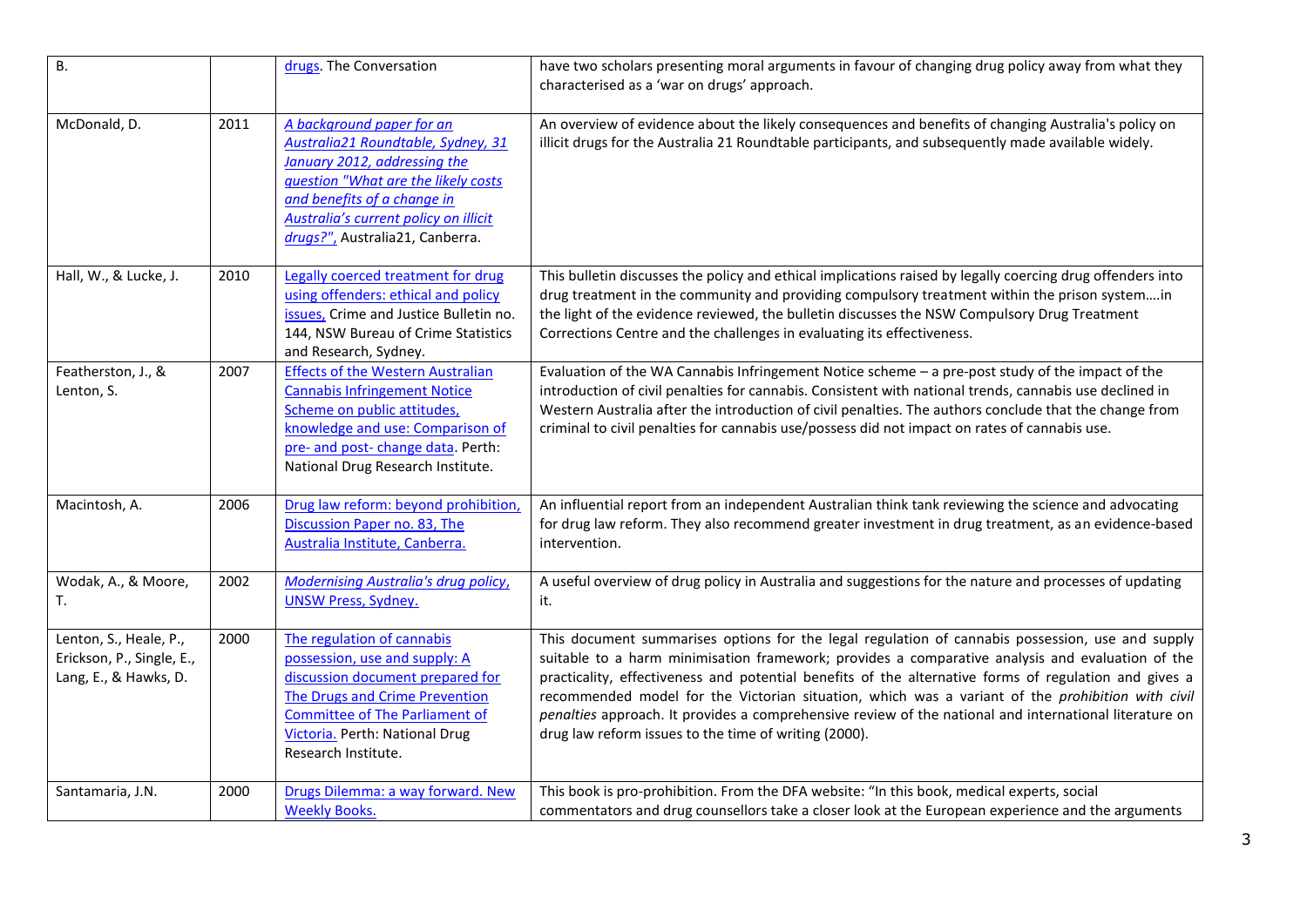|                                                                                       |      |                                                                                                                                                                                                                                                          | in favour of "harm minimisation" and find them seriously flawed. But there are alternatives which are<br>working".                                                                                                                                                                                                                                                                 |
|---------------------------------------------------------------------------------------|------|----------------------------------------------------------------------------------------------------------------------------------------------------------------------------------------------------------------------------------------------------------|------------------------------------------------------------------------------------------------------------------------------------------------------------------------------------------------------------------------------------------------------------------------------------------------------------------------------------------------------------------------------------|
| Daryal, M.                                                                            | 1999 | Prices, Legalisation and Marijuana<br>Consumption. Australia: Economics<br>Research Centre, University of<br>Western Australia.<br>http://www.drugpolicy.org/docUploa<br>ds/MDPap.pdf                                                                    | This work considers the impact of changes in the price of cannabis on consumption rates (price<br>elasticity of demand), where the authors assume that under legalisation, cannabis price would be lower<br>than under prohibition. They estimate price elasticity of demand                                                                                                       |
| Lenton, S., Christie, P.,<br>Humeniuk, R., Brooks,<br>A., Bennett, M., &<br>Heale, P. | 1999 | Infringement versus Conviction: the<br><b>Social Impact of a Minor Cannabis</b><br><b>Offence Under a Civil Penalties</b><br><b>System and Strict Prohibition in Two</b><br>Australian States (No. 36). Canberra:<br>Department of Health and Aged Care. | This study compared South Australian cannabis users under the civil penalties scheme with the<br>Western Australian cannabis users under the then criminal penalties scheme. There were a number of<br>similarities between the experiences and outcomes of the two groups, but notably more negative<br>impacts for the WA criminal penalties group (such as loss of employment). |
| McDonald, D., Moore,<br>R., Norberry, J.,<br>Wardlaw, G., &<br>Ballenden, N.          | 1994 | Monograph Series No. 26. Legislative<br>options for cannabis in Australia.<br>Canberra, ACT: Australian Institute of<br>Criminology.                                                                                                                     | While dated (published in 1994) this monograph is extremely useful in laying out the types of drug law<br>regimes and clarifying the associated language. The terminology suggested in this report is still widely<br>in use in Australia as a framework for considering options.                                                                                                  |
| Manderson, D.                                                                         | 1993 | From Mr Sin to Mr Big: a history of<br>Australian drug laws, Oxford<br>University Press, Melbourne.                                                                                                                                                      | A very frequently cited work explaining how Australia's policies on drugs have evolved from the earliest<br>days of colonial settlement, pointing out that many of the origins of drug policies and laws are to be<br>found in the racist and sexist attitudes of previous generations.                                                                                            |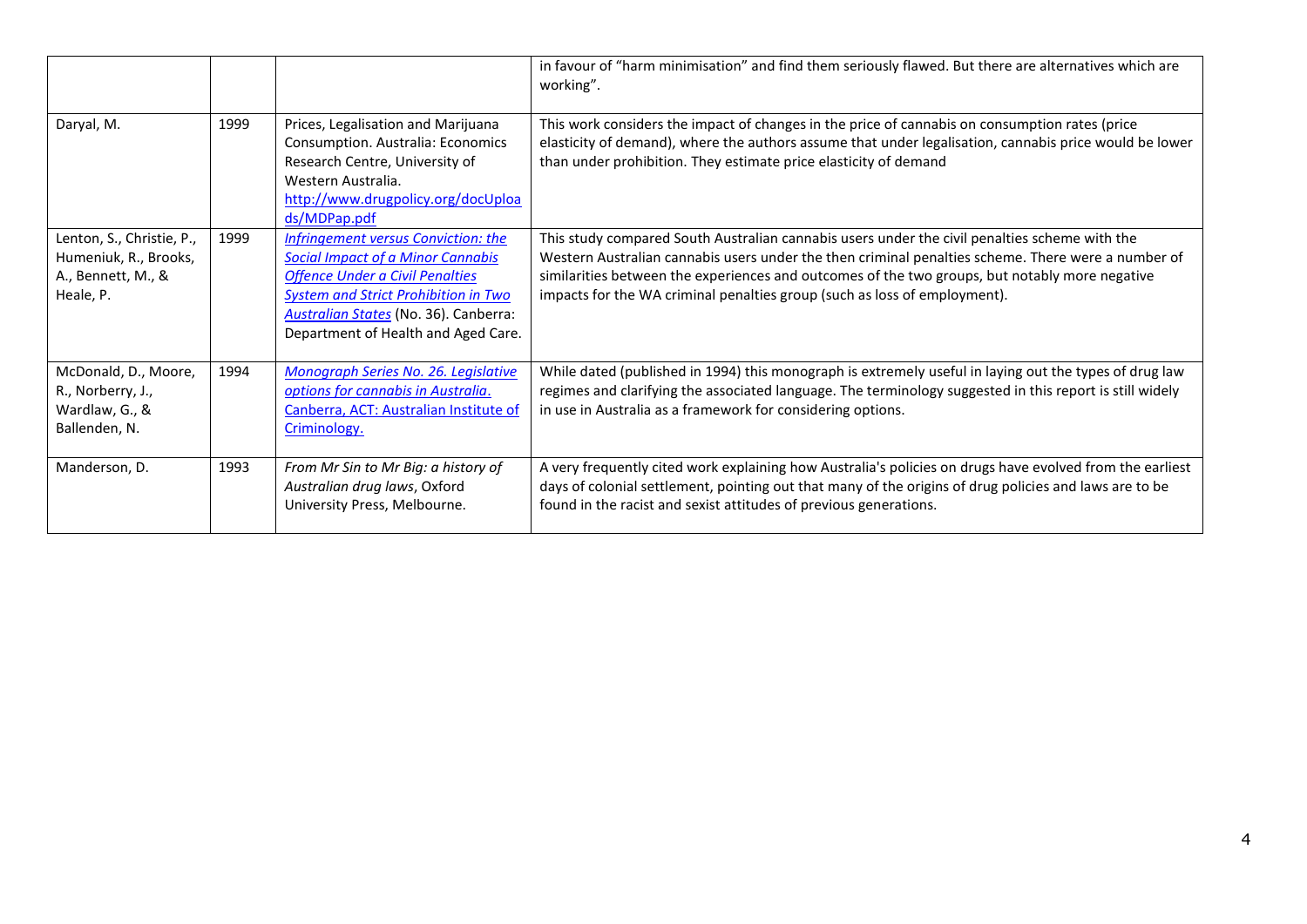| Author(s)                                              | Year | Reference and Link (CNTRL + Click to proceed to source)                                                                                       | <b>Summary</b>                                                                                                                                                                                                                                                                                                                                                                                                                                                                                                                                                                                                                                                                                                                                                                                                                                                                                                                                                  |
|--------------------------------------------------------|------|-----------------------------------------------------------------------------------------------------------------------------------------------|-----------------------------------------------------------------------------------------------------------------------------------------------------------------------------------------------------------------------------------------------------------------------------------------------------------------------------------------------------------------------------------------------------------------------------------------------------------------------------------------------------------------------------------------------------------------------------------------------------------------------------------------------------------------------------------------------------------------------------------------------------------------------------------------------------------------------------------------------------------------------------------------------------------------------------------------------------------------|
| New Zealand Drug<br>Foundation                         | 2017 | Whakawatea te Huarahi: A model drug law 2020 and<br>beyond<br>NZ Drug Foundation                                                              | This document proposes and gives rationale for a model drug law which includes<br>removing criminal penalties for use/possess and social supply, developing a<br>regulated cannabis market, and putting more resources into prevention,<br>education and treatment. The proposed regulated cannabis market includes<br>details around home and commercially grown cannabis, buying and selling at<br>commercial sites, consumption, and regulation.                                                                                                                                                                                                                                                                                                                                                                                                                                                                                                             |
| <b>International Drug</b><br>Policy Consortium         | 2016 | <b>Online Tool: Comparing models of drug decriminalisation</b>                                                                                | From the website: 21 countries and jurisdictions are reported to have<br>decriminalised drug use or possession of drugs for personal use. However, the<br>models of decriminalisation implemented all over the world vary widely. This e-<br>tool, developed by the International Drug Policy Consortium, aims to map out how<br>these models work in practice, describing their legal framework, the role of the<br>police (if any), the judicial or administrative process, the applicable sanction (if<br>any), and examples of countries illustrating each model. The e-tool enables a<br>comparison of the various models of decriminalisation.                                                                                                                                                                                                                                                                                                            |
| Global Commission on<br>Drug Policy                    | 2016 | Advancing drug policy reform: a new approach to<br>decriminalization                                                                          | This report outlines the harms created through implementing punitive, prohibitive<br>drug policies. Authors provide a description of decriminalisation and suggest that<br>although it has been poorly implemented and designed in the past,<br>decriminalisation is a framework to improve public health and social outcomes.<br>They offer several examples from countries who have decriminalised drugs in<br>some way. Authors support that low level supply in the drug trade need<br>alternatives to punishment (particularly those doing so to alleviate socioeconomic<br>marginalization). Recommendations in this report include 1) abolishing the death<br>penalty, 2) ending all penalties for use/possess and cultivation for personal use 3)<br>alternatives to publishment (ie. Diversion) 4) UN member states to remove<br>penalization of drug possess as a treaty obligation, and 5) Explore regulatory<br>models following decriminalisation. |
| LSE Expert Group on<br>the Economics of Drug<br>Policy | 2016 | After the Drug Wars: Report of the LSE Expert Group on<br>the Economics of Drug Policy                                                        | In this report puts together a number of articles on drug policy utilising the<br>Sustainable Development Goals. Each article considers metrics for evaluation and<br>policy recommendations in lead up to UNGASS 2016.                                                                                                                                                                                                                                                                                                                                                                                                                                                                                                                                                                                                                                                                                                                                         |
| Goodwin, J.                                            | 2016 | Public health approach to drug use in Asia: principles<br>and practices for decriminalisation. International<br><b>Drug Policy Consortium</b> | This report describes the principles underpinning decriminalisation (describing<br>both dejure and defacto separately) with a focus on regulation in Asia, and<br>provides recommendations for designing and implementing decriminalisation<br>models, guidance on program priorities for countries moving towards                                                                                                                                                                                                                                                                                                                                                                                                                                                                                                                                                                                                                                              |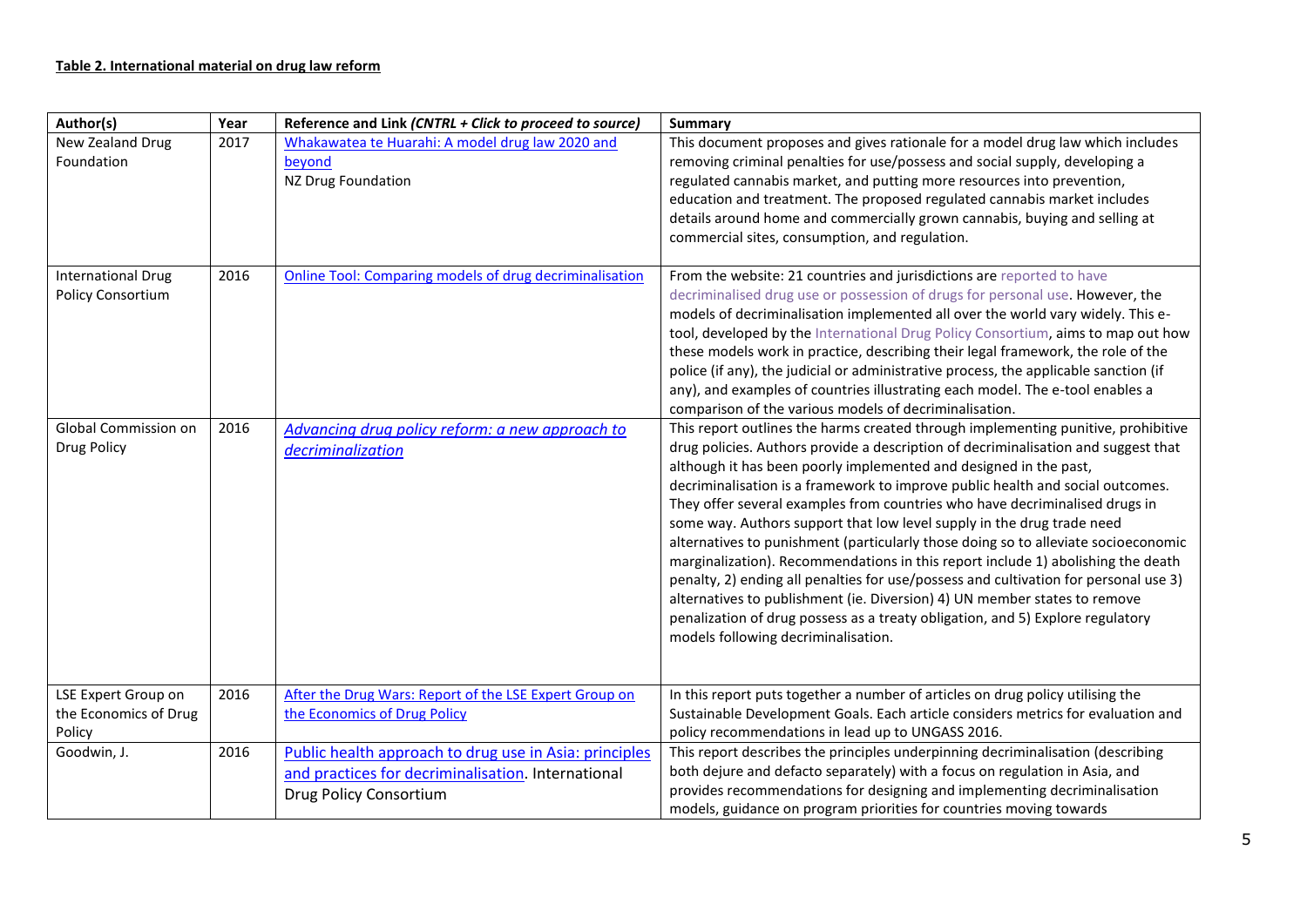| Author(s)                                                                                                                     | Year | Reference and Link (CNTRL + Click to proceed to source)                                                             | <b>Summary</b>                                                                                                                                                                                                                                                                                                                                                                                                                                                                                                                                                                                                                                                                                                                                                                                                                                                                                                                                                                 |
|-------------------------------------------------------------------------------------------------------------------------------|------|---------------------------------------------------------------------------------------------------------------------|--------------------------------------------------------------------------------------------------------------------------------------------------------------------------------------------------------------------------------------------------------------------------------------------------------------------------------------------------------------------------------------------------------------------------------------------------------------------------------------------------------------------------------------------------------------------------------------------------------------------------------------------------------------------------------------------------------------------------------------------------------------------------------------------------------------------------------------------------------------------------------------------------------------------------------------------------------------------------------|
|                                                                                                                               |      |                                                                                                                     | decriminalisation. The report does not address legalisation. Chapter 3 describes<br>various mechanisms to divert people away from the criminal justice system,<br>including the role of police, courts, prosecutors, and healthcare/community<br>workers. Dejure decriminalization models can differ based on legal frameworks,<br>police authority, judicial/administrative process, and sanctions for drug use, but<br>do remove criminal sanctions for drug use/possess. A best practice model for<br>them is one which the law is changed to remove all penalties (administrative and<br>criminal sanctions), but do have regulations around use activities, and offer public<br>health resources. Defacto decriminalization models have the following<br>characteristics: use/possess is a criminal offence, but practice allows people to<br>avoid penalties/conviction. Instead, there is no penalty or civil or administrative<br>sanctions apply and/or are diverted. |
| <b>EMCDDA</b>                                                                                                                 | 2015 | Web Resource: EMCDDA Penalties for drug law offences<br>in Europe at a glance                                       | From the website: This tool lets you examine and compare the penalties or<br>rehabilitative responses for the core offences of drug use, possession for personal<br>use, and supply-related offences, across countries in Europe. It also allows you to<br>see how the laws vary those penalties according to the type or quantity of the<br>drug, and the addiction or recidivism of the offender.                                                                                                                                                                                                                                                                                                                                                                                                                                                                                                                                                                            |
| Caulkins, J. P., Kilmer,<br>B., Kleiman, M.,<br>MacCoun, R.,<br>Midgette, G., Oglesby,<br>P., Pacula, R.L., &<br>Reuter, P.H. | 2015 | Considering marijuana legalization: Insights for Vermont<br>and Other Jurisdiction. Santa Monica, RAND Corporation. | Report that provides insights into issues that ought be considered before legalising<br>cannabis. Of particular note the authors outlined twelve models through which<br>cannabis could be supplied (and pros and cons of each): including allowing<br>distribution only within small co-ops or buyers' clubs and having a government<br>monopoly and permitting only not-for profit organisation to sell. While directed at<br>a US audience it shows that there are a large number of different approaches to<br>legalising cannabis that could be used beyond "commercial legalisation and<br>regulation".                                                                                                                                                                                                                                                                                                                                                                  |
| Rolles, S & Murkin, G.                                                                                                        | 2014 | <b>How to Regulate Cannabis: A Practical Guide</b>                                                                  | This is a guide to regulating legal markets for the non-medical use of cannabis. It is<br>for policy makers, drug policy reform advocates and affected communities all over<br>the world, who are witnessing the question change from, 'Should we maintain<br>cannabis prohibition?' to 'How will legal regulation work in practice?'                                                                                                                                                                                                                                                                                                                                                                                                                                                                                                                                                                                                                                          |
| Apfel, F.                                                                                                                     | 2014 | Policy paper 5. Cannabis: From prohibition to regulation<br>World Health Communication Associates                   | Drawing on global and European experience in regulating tobacco and alcohol, the<br>5th ALICE RAP Policy Paper makes the case for why current prohibitionist<br>approaches need to be changed and how legal regulatory cannabis policies can be<br>crafted that protect public health, wealth and well-being.                                                                                                                                                                                                                                                                                                                                                                                                                                                                                                                                                                                                                                                                  |
| <b>United Nations Human</b><br><b>Rights Council</b>                                                                          | 2015 | Study on the impact of the world drug problem on the<br>enjoyment of human rights (No. A/HRC/30/65).                | Study prepared by the Human Rights Council in consultation with States on the<br>impact on the enjoyment, respect for and protection of human rights in the<br>context of the world drug problem and the current international conventions.                                                                                                                                                                                                                                                                                                                                                                                                                                                                                                                                                                                                                                                                                                                                    |
| London School of<br>Economics                                                                                                 | 2014 | <b>Ending the Drug Wars: Report of the LSE Expert Group on</b><br>the Economics of Drug Policy                      | This report is a collection of 10 articles from members of the LSE drug policy<br>expert group that examines a number of different perspectives of drug policy,                                                                                                                                                                                                                                                                                                                                                                                                                                                                                                                                                                                                                                                                                                                                                                                                                |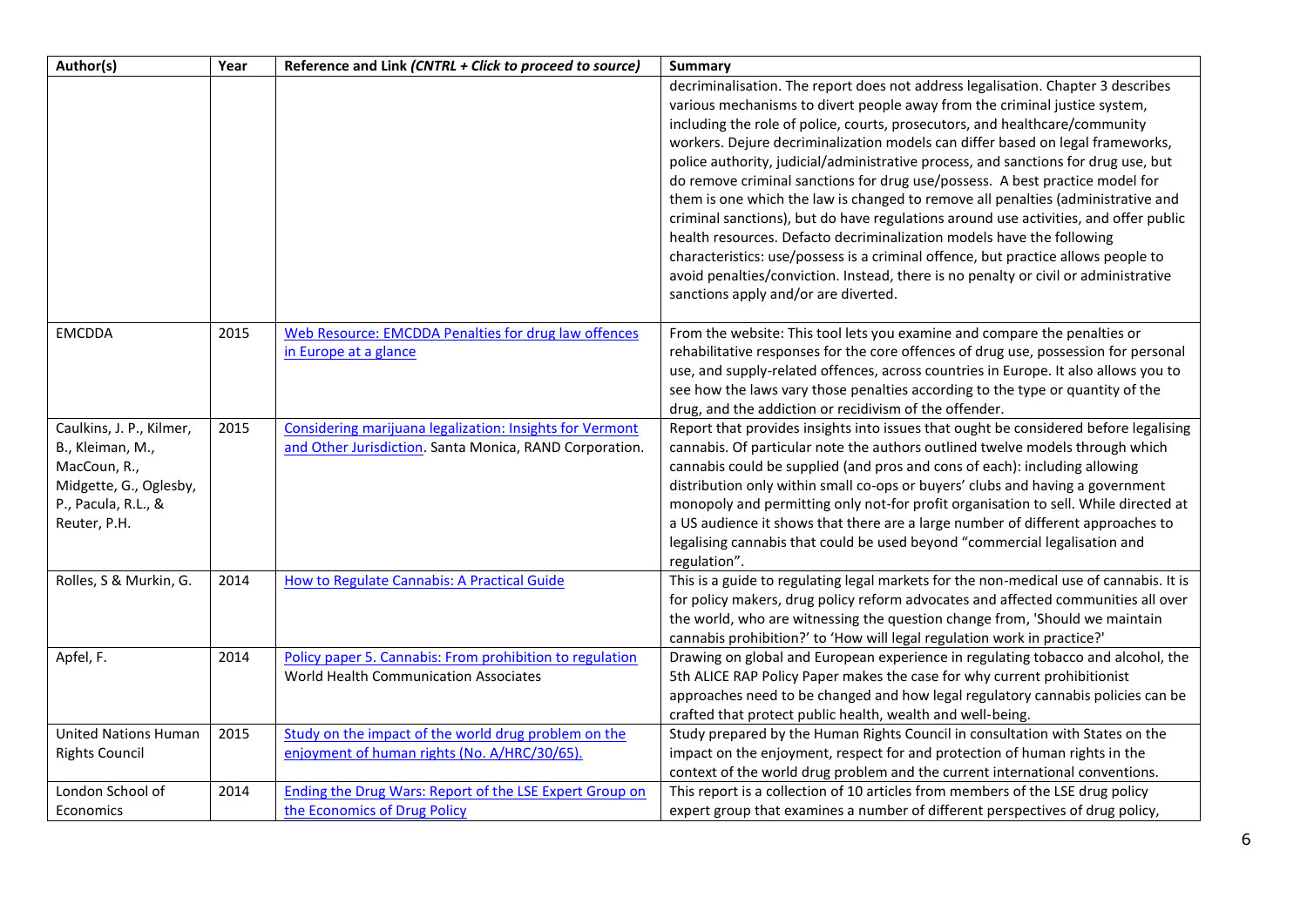| Author(s)                                                                                                                      | Year | Reference and Link (CNTRL + Click to proceed to source)                         | <b>Summary</b>                                                                                                                                                                                                                                                                                                                                                                                                                                                                                                                                                                                                   |
|--------------------------------------------------------------------------------------------------------------------------------|------|---------------------------------------------------------------------------------|------------------------------------------------------------------------------------------------------------------------------------------------------------------------------------------------------------------------------------------------------------------------------------------------------------------------------------------------------------------------------------------------------------------------------------------------------------------------------------------------------------------------------------------------------------------------------------------------------------------|
|                                                                                                                                |      |                                                                                 | arguing for evidence-based, economically beneficial policies. This report is a good<br>compliment to the 2016 report, providing a broader perspective on the global<br>drug policy issues.                                                                                                                                                                                                                                                                                                                                                                                                                       |
| <b>EMCDDA</b>                                                                                                                  | 2014 | Estimating public expenditure on drug-law offenders in                          | This study estimates how much 22 European countries spent on drug-law                                                                                                                                                                                                                                                                                                                                                                                                                                                                                                                                            |
|                                                                                                                                |      | prison in Europe. Lisbon, European Monitoring Centre for                        | offenders in prisons during the last decade. Based on this, an estimate for public                                                                                                                                                                                                                                                                                                                                                                                                                                                                                                                               |
|                                                                                                                                |      | <b>Drugs and Drug Addiction.</b>                                                | expenditure on drug-law offenders at the European level was made.                                                                                                                                                                                                                                                                                                                                                                                                                                                                                                                                                |
| <b>General Secretariat</b><br>for the Special<br>General Assembly of<br>the Organization of<br><b>American States</b><br>(OAS) | 2014 | The OAS Drug Report: 16 Months of Debates and<br><b>Consensus</b>               | Report based on the bringing together of more than 300 civil servants, specialists<br>from the private sector and international organizations, academics, and social and<br>political leaders who contributed with their opinions and experience on the drug<br>problem in the Americas to formulate four broad points of consensus to progress<br>drug policy:<br>1. The drug problem needs to be addressed from a public health perspective.<br>Judicial reforms must be enacted to provide alternatives to incarceration.<br>2.<br>Transnational organized crime is a major player in the drug problem.<br>3. |
|                                                                                                                                |      |                                                                                 | It is essential to strengthen judicial and law-and-order institutions.<br>4.                                                                                                                                                                                                                                                                                                                                                                                                                                                                                                                                     |
| Pinto Coelho, M.                                                                                                               | 2013 | Drugs: The Portuguese Fallacy and the Absurd<br><b>Medicalization of Europe</b> | This report provides a different assessment of the Portugese experience of<br>decriminalisation to that presented by Hughes et al. The author argues that the<br>data have been misinterpreted.                                                                                                                                                                                                                                                                                                                                                                                                                  |
| Rosmarin, A. and N.                                                                                                            | 2013 | A quiet revolution: Drug decriminalisation policies in                          | Provides a plain language summary of drug decriminalisation policies and                                                                                                                                                                                                                                                                                                                                                                                                                                                                                                                                         |
| Eastwood                                                                                                                       |      | practice across the globe. London, Release.                                     | experiences across 20 different countries: including Brazil, Peru, Chile, Mexico,<br>Uruguay, Russia, the Netherlands, Spain, Germany, Belgium, Portugal, Italy and<br>Estonia.                                                                                                                                                                                                                                                                                                                                                                                                                                  |
| Organization of                                                                                                                | 2013 | Report on the drug problem in the Americas. Washington                          | A technical study of drug use, production, transit, and trafficking and of the scope                                                                                                                                                                                                                                                                                                                                                                                                                                                                                                                             |
| <b>American States</b>                                                                                                         |      | D.C., Organization of American States.                                          | of the drug business in the U.S. The report was developed by leading academics,<br>political leaders, social leaders, and experts who following a detailed breakdown<br>of the issues in the Americas, present legal and regulatory alternatives, and<br>presents steps forward in creating a new dialogue that involve taking a public<br>health approach, tailoring policies to the different needs and phases of countries<br>and increasing citizen security in key areas.                                                                                                                                   |
| Organization of                                                                                                                | 2013 | Scenarios for the drug problem in the Americas 2013-                            | This report gives 4 stories of what is possible, even though there is no agreeance                                                                                                                                                                                                                                                                                                                                                                                                                                                                                                                               |
| <b>American States:</b><br><b>General Secretariat</b>                                                                          |      | 2025.                                                                           | as to what 'should' happen, but does support the formation of policy and<br>strategies, and an informed debate. The 4 scenarios - Together, Pathways,<br>Resilience, and Disruption - provide a picture of how 'the drug problem' is<br>understood, the response that is attempted, and opportunities and challenges to<br>implementing such a response. 4 'scenarios' of what could happen to 'the drug<br>problem':                                                                                                                                                                                            |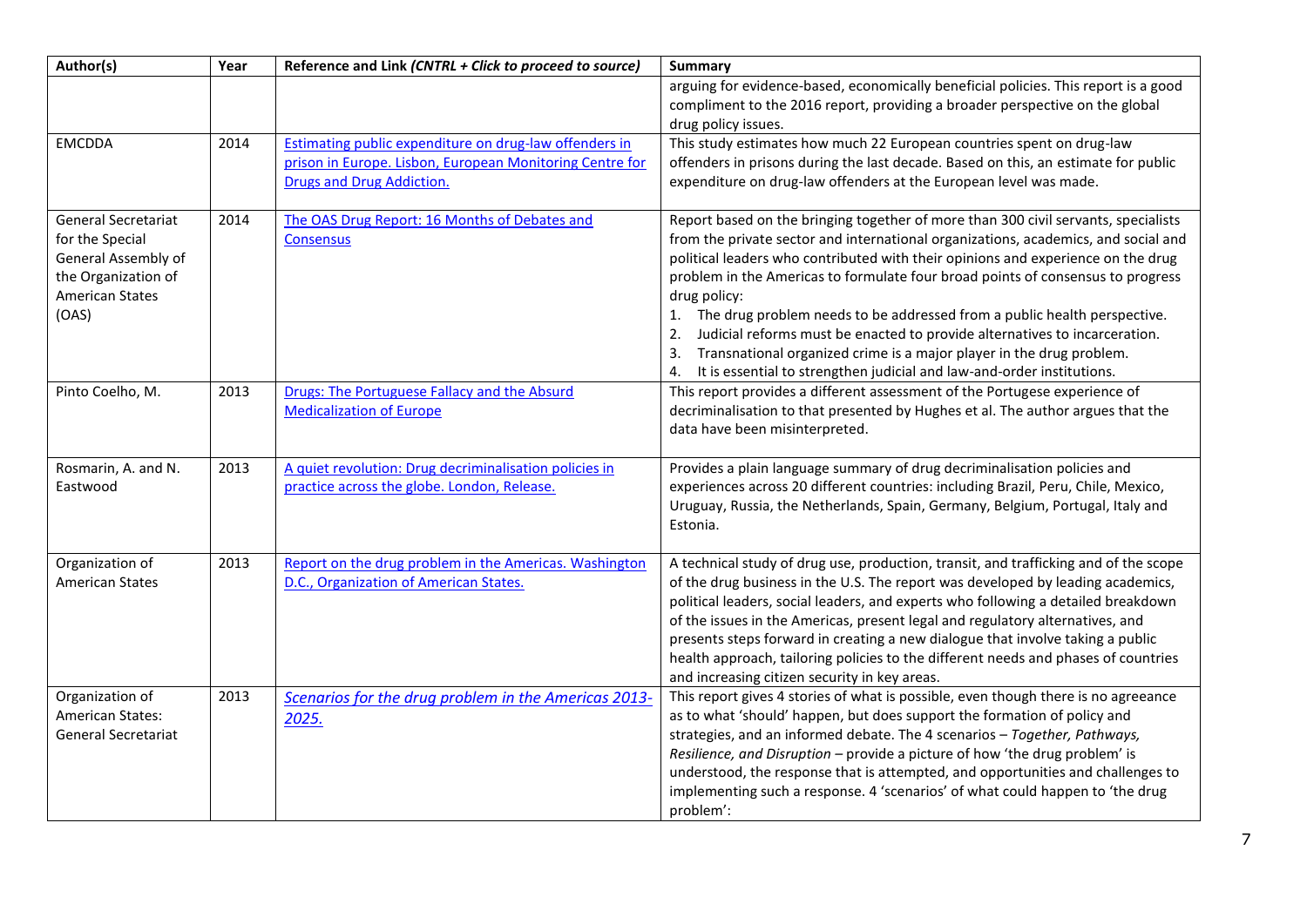| Author(s)                                      | Year | Reference and Link (CNTRL + Click to proceed to source)                                                                                                                                       | Summary                                                                                                                                                                                                                                                                                                                                                                                                                                                                                  |
|------------------------------------------------|------|-----------------------------------------------------------------------------------------------------------------------------------------------------------------------------------------------|------------------------------------------------------------------------------------------------------------------------------------------------------------------------------------------------------------------------------------------------------------------------------------------------------------------------------------------------------------------------------------------------------------------------------------------------------------------------------------------|
|                                                |      |                                                                                                                                                                                               | 1) Together: strengthen the judicial and safety institutions and professionalization<br>of the problem; partner with citizens; develop better success indicators.<br>2) Pathways: Try out and learn from alternative legal and regulatory regimes<br>(starting with cannabis)<br>3) Strengthen community, public safety, health, education, employment through<br>bottom-up programs created by local government, businesses, and NGOs<br>4) Abandon the 'fight' against drug production |
| Bewley-Taylor, D.                              | 2012 | Towards revision of the UN drug control conventions: The<br>logic and dilemmas of like-minded groups. Transnational<br>Institute/IDPC Series on Legislative Reform of Drug<br>Policies Nr. 19 | Recent discontent about the strictly prohibitionist reading of the UN drug<br>conventions has been driven by a belief that non-punitive and pragmatic health<br>oriented policy approaches better address the complexities surrounding illicit drug<br>use than the zero-tolerance approach privileged by the present international<br>treaties.                                                                                                                                         |
| Room, Robin                                    | 2012 | Roadmaps to Reforming the UN Drug Conventions, The<br><b>Beckley Foundation</b>                                                                                                               | Report that presents possible roadmaps and proposals for change for drug law<br>reform regarding treaty reform, amendments and moving toward a 'Single<br>Convention'.                                                                                                                                                                                                                                                                                                                   |
| Bewley-Taylor, D., &<br>Jelsma, M.             | 2012 | The UN drug control conventions: The limits of latitude.<br>Transnational Institute/IDPC Series on Legislative Reform<br>of Drug Policies Nr. 18                                              | This briefing paper outlines the international legal drug control obligations, the<br>room for manoeuvre the regime leaves open to national policy makers and the<br>clear limits of latitude that cannot be crossed without violating the treaties.                                                                                                                                                                                                                                     |
| Inkster, N., & Comolli,<br>V.                  | 2012 | Drugs, Insecurity and Failed States: The Problems of<br>Prohibition. London: Routledge.                                                                                                       | By examining the destabilising effects of prohibition and alternative approaches,<br>this book shows how progress may be made by treating consumption as a<br>healthcare issue rather than a criminal matter, thereby freeing states to tackle the<br>cartels and traffickers who hold their communities to ransom.                                                                                                                                                                      |
| <b>International Drug</b><br>Policy Consortium | 2012 | Drug policy guide, 2nd edn, International Drug Policy<br>Consortium, London.                                                                                                                  | This publication presents an overview of drug policy internationally, structured<br>around the core principles, criminal justice, health and social programs and<br>strengthening communities. The report strongly recommends the structured and<br>integrated involvement of multiple government departments for the development<br>of drug policy.                                                                                                                                     |
| Merkinaite, S.                                 | 2012 | The war against people who use drugs: The costs.<br><b>Eurasian Harm Reduction Network.</b>                                                                                                   | This report from the Eurasian Harm Reduction Network shows that<br>implementation of criminal laws regulating drug use and drug possession with no<br>intent to supply costs more than double the amount spent on drug treatment in<br>Eastern Europe and Central Asia.                                                                                                                                                                                                                  |
| Nutt, D.                                       | 2012 | Drugs without the hot air: minimizing the harms of legal<br>and illegal drugs, UIT Cambridge.                                                                                                 | The author is a prominent British scientist who was sacked by the UK government<br>because they were uncomfortable with the policy advice that he was giving on<br>drugs. This book, written for the general public, ' is framed around controversial<br>issues such as the banning of mephedrone, whether alcohol is more harmful than                                                                                                                                                  |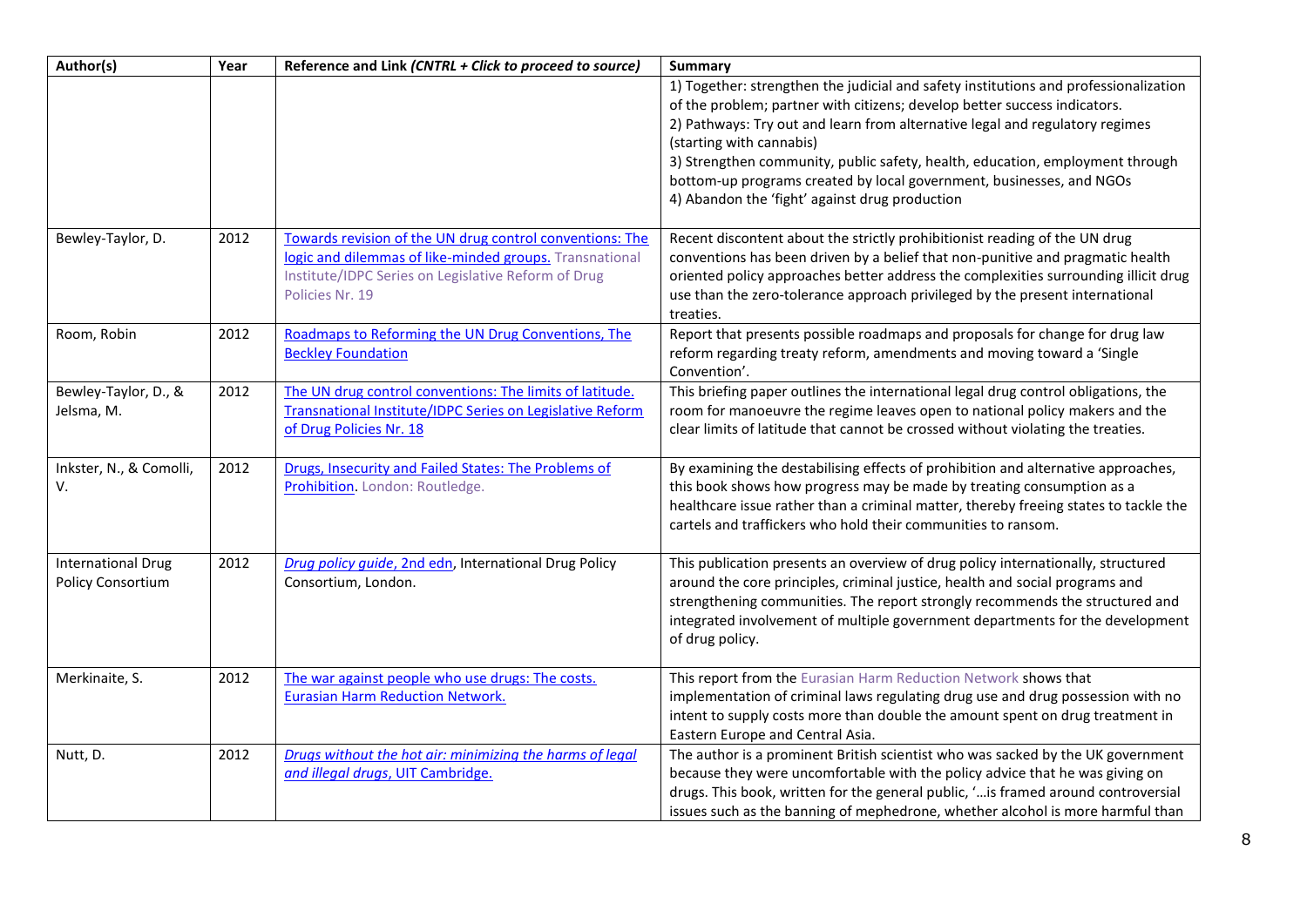| Author(s)                                                                                | Year | Reference and Link (CNTRL + Click to proceed to source)                                                                   | <b>Summary</b>                                                                                                                                                                                                                                                                                                                                                                                                                                                                                                                                                                                                                                                                                                                                                                                   |
|------------------------------------------------------------------------------------------|------|---------------------------------------------------------------------------------------------------------------------------|--------------------------------------------------------------------------------------------------------------------------------------------------------------------------------------------------------------------------------------------------------------------------------------------------------------------------------------------------------------------------------------------------------------------------------------------------------------------------------------------------------------------------------------------------------------------------------------------------------------------------------------------------------------------------------------------------------------------------------------------------------------------------------------------------|
|                                                                                          |      |                                                                                                                           | many illegal drugs, and whether addiction can be cured'.                                                                                                                                                                                                                                                                                                                                                                                                                                                                                                                                                                                                                                                                                                                                         |
| <b>Office of National Drug</b><br>Control Policy (USA)                                   | 2012 | Principles of modern drug policy, Office of National Drug<br><b>Control Policy.</b>                                       | The Obama government has moved a long way from the repressive 'war on drugs'<br>policies of previous USA administrations. This document puts forward a new set of<br>principles that the government states underlies contemporary USA drug policy.                                                                                                                                                                                                                                                                                                                                                                                                                                                                                                                                               |
| Rolles, S., Murkin, G.,<br>Powell, M., Kushlick,<br>D., & Slater, J.                     | 2012 | The alternative World Drug Report: counting the costs of<br>the war on drugs, Transform Drug Policy Foundation,<br>London | From the publisher's website: 'The Alternative World Drug Report, launched to<br>coincide with publication of the UN Office on Drugs and Crime's 2012 World Drug<br>Report, exposes the failure of governments and the UN to assess the extraordinary<br>costs of pursuing a global war on drugs, and calls for UN member states to<br>meaningfully count these costs and explore all the alternatives.'                                                                                                                                                                                                                                                                                                                                                                                         |
| Room, R., & Reuter, P.                                                                   | 2012 | How well do international drug conventions protect public<br>health? The Lancet, 279(9810), 84-91.                        | From the abstract: The need for reform of the overarching international<br>convention regimes of drug control is placed in the context of public health<br>arguments, arguing that the international treaties have constrained national policy<br>experimentation by requiring that nations criminalise drug use. Provides a good<br>overview of the international system and examples of the limitations placed on<br>policy development in individual nations.                                                                                                                                                                                                                                                                                                                                 |
| Rosmarin, A. &<br>Eastwood, N.                                                           | 2012 | A quiet revolution: drug decriminalisation polices in<br>practice around the globe. Release.                              | From the website: This report describes the considerations in comparing models<br>of decriminalisation across countries, including threshold quantities, types of<br>administrative procedures, roles of judiciary and police, role of medical profession,<br>implementation challenges and social, cultural, economic and religious<br>characteristics. It then provides brief summaries of the decriminalisation<br>arrangements in 21 countries: Argentina, Armenia, Australia, Belgium, Brazil,<br>Chile, Colombia, Czech Republic, Estonia, Germany, Italy, Mexico, The<br>Netherlands, Paraguay, Peru, Poland, Portugal, The Russian federation, Spain,<br>Uruguay and the USA (California). The report concludes with recommendations<br>for an effective decriminalisation policy model. |
| Strang, J., Babor, T.,<br>Caulkins, J., Fischer, B.,<br>Foxcroft, D., &<br>Humphreys, K. | 2012 | Drug policy and the public good: Evidence for effective<br>interventions. The Lancet 379, 71-83.                          | From the abstract: 'Debates about which policy initiatives can prevent or reduce<br>the damage that illicit drugs cause to the public good are rarely informed by<br>scientific evidence. Fortunately, evidence-based interventions are increasingly<br>being identified that are capable of making drugs less available, reducing violence<br>in drug markets, lessening misuse of legal pharmaceuticals, preventing drug use<br>initiation in young people, and reducing drug use and its consequences in<br>established drug users. We review relevant evidence and outline the likely effects<br>of fuller implementation of existing interventions.'                                                                                                                                        |
| World Forum Against<br><b>Drugs</b>                                                      | 2012 | Joint statement: For a humane and balanced drug policy,<br>Stockholm 20 May 2012, World Forum Against Drugs               | A joint statement by the USA Director of Drug Control Policy, Gil Kerlikowske;<br>Sweden's Health Minister, Maria Larsson; Russia's Director of Federal Narcotic<br>Service, Viktor Ivano; Italy's Head of Department for Anti Drug Policies, Giovanni                                                                                                                                                                                                                                                                                                                                                                                                                                                                                                                                           |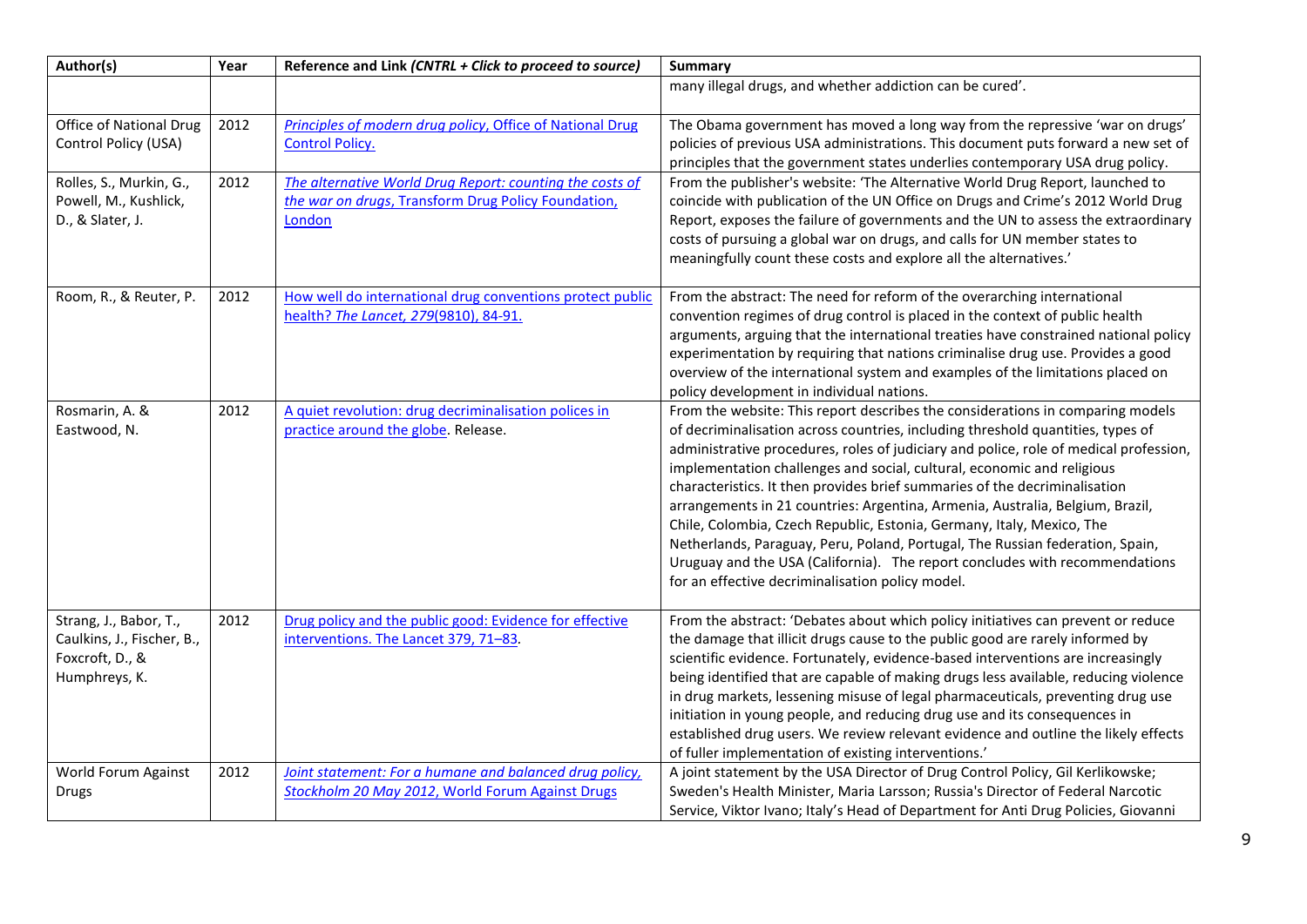| Author(s)                                                                                                                                                                                                                                                                                                                                                       | Year | Reference and Link (CNTRL + Click to proceed to source)                                                                                                                                        | <b>Summary</b>                                                                                                                                                                                                                                                                                                                                                                                                                                                                                                                                    |
|-----------------------------------------------------------------------------------------------------------------------------------------------------------------------------------------------------------------------------------------------------------------------------------------------------------------------------------------------------------------|------|------------------------------------------------------------------------------------------------------------------------------------------------------------------------------------------------|---------------------------------------------------------------------------------------------------------------------------------------------------------------------------------------------------------------------------------------------------------------------------------------------------------------------------------------------------------------------------------------------------------------------------------------------------------------------------------------------------------------------------------------------------|
|                                                                                                                                                                                                                                                                                                                                                                 |      |                                                                                                                                                                                                | Serpelloni, and the UK's Head of the Drug and Alcohol Unit, Gus Jaspert that<br>reaffirms their commitment to the UN drug control conventions and opposes drug<br>law reform.                                                                                                                                                                                                                                                                                                                                                                     |
| Caulkins, J., Hawken,<br>A., Kilmer, B., &<br>Kleiman, M.                                                                                                                                                                                                                                                                                                       | 2012 | Marijuana Legalisation: What everybody needs to know.<br><b>Oxford University Press</b>                                                                                                        | This book provides a comprehensive overview of cannabis legalisation issues,<br>including summary of the latest research in relation to cannabis use, cannabis<br>production, risks, harms and benefits associated with cannabis use and full<br>analysis of legalisation options. The concluding chapter is a short piece from each<br>author about what they as individuals think about cannabis legalisation.                                                                                                                                  |
| Caulkins, J., Kilmer, B.,<br>Maccoun, R.J., Pacula,<br>R.L., & Reuter, P.                                                                                                                                                                                                                                                                                       | 2012 | Design considerations for legalizing cannabis: lessons<br>inspired by analysis of California's Proposition 19.<br>Addiction 107(5), p. 865-871.<br>http://www.ncbi.nlm.nih.gov/pubmed/21985069 | This paper presents insights about the effect of legalization on production costs<br>and consumption and highlights important design choices                                                                                                                                                                                                                                                                                                                                                                                                      |
| Domosławski, A.                                                                                                                                                                                                                                                                                                                                                 | 2011 | Drug policy in Portugal: the benefits of decriminalizing<br>drug use, Open Society Foundations, Global Drug Policy<br>Program, New York                                                        | From the publisher's website: 'Drug Policy in Portugal describes the process,<br>context, ideas, and values that enabled Portugal to make the transition to a public<br>health response to drug use and possession. Now, with a decade of experience,<br>Portugal provides a valuable case study of how decriminalization coupled with<br>evidence-based strategies can reduce drug consumption, dependence, recidivism,<br>and HIV infection, and create safer communities for all.'                                                             |
| <b>Drug Prevention</b><br>Network of the<br>Americas (DPNA),<br>Institute on Global<br>Drug Policy,<br><b>International Scientific</b><br>and Medical Forum on<br>Drug Abuse,<br><b>International Task</b><br>Force on Strategic<br>Drug Policy, People<br><b>Against Drug</b><br>Dependence &<br>Ignorance (PADDI),<br>Nigeria, Europe<br><b>Against Drugs</b> | 2011 | Drug legalisation: an evaluation of the impacts on global<br>society. Position statement December 2011                                                                                         | This document is pro-prohibition. Drug Free Australia wrote of it: 'Significant Drug<br>Policy groups from across the globe came together to evaluate the potential<br>impact of drug legalisation. This alliance of drug policy experts found that drugs<br>are an enormous social problem and that the drug trade adversely affects the<br>global economy. In a position statement issued by the coalition titled Drug<br>Legalization: An Evaluation of the Impacts on Global Society, they discredited<br>those supporting drug legalization. |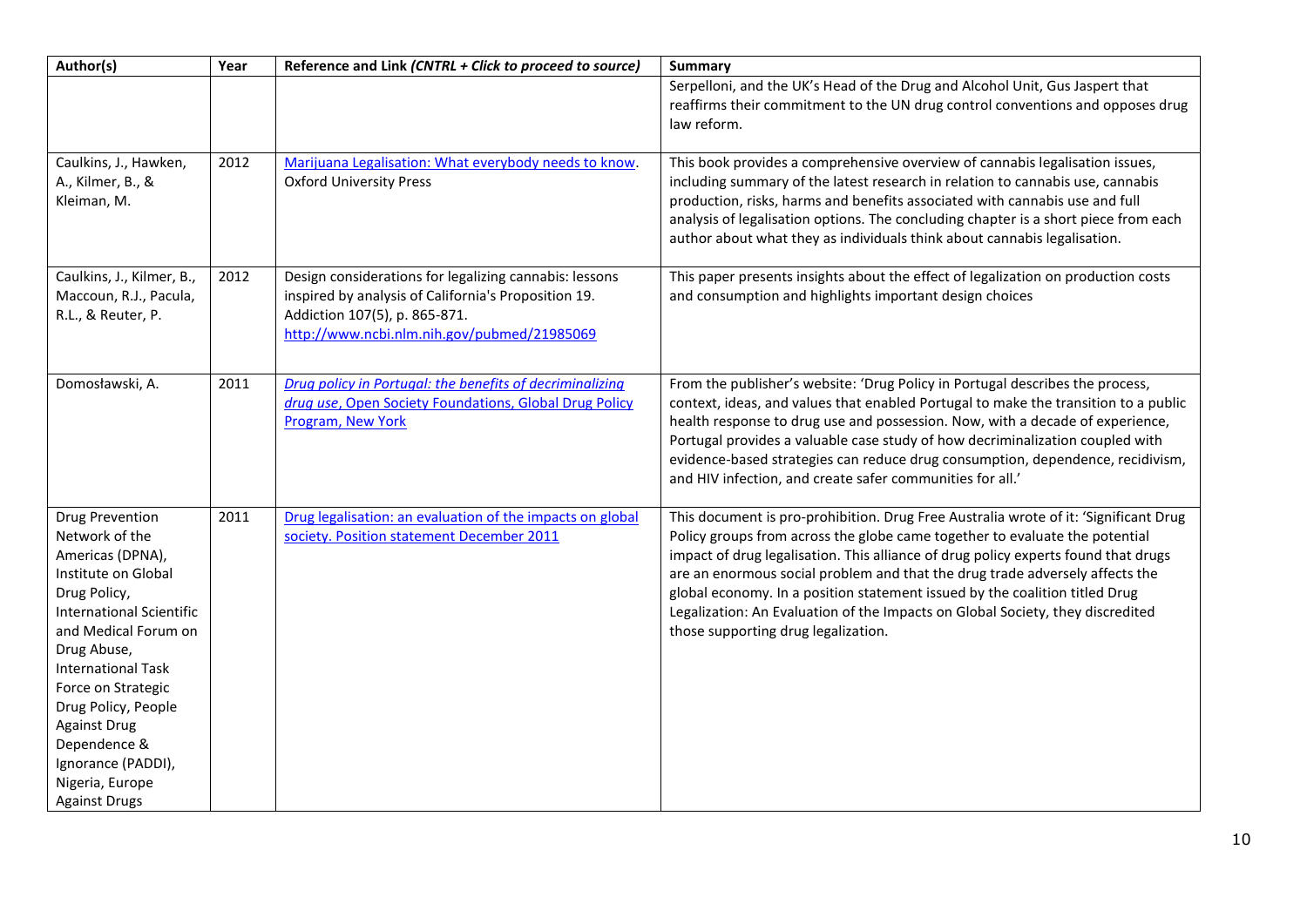| Author(s)                   | Year | Reference and Link (CNTRL + Click to proceed to source)                                                         | <b>Summary</b>                                                                                                                                                   |
|-----------------------------|------|-----------------------------------------------------------------------------------------------------------------|------------------------------------------------------------------------------------------------------------------------------------------------------------------|
| (EURAD), World              |      |                                                                                                                 |                                                                                                                                                                  |
| <b>Federation Against</b>   |      |                                                                                                                 |                                                                                                                                                                  |
| Drugs (WFAD),               |      |                                                                                                                 |                                                                                                                                                                  |
| Peoples Recovery,           |      |                                                                                                                 |                                                                                                                                                                  |
| Empowerment and             |      |                                                                                                                 |                                                                                                                                                                  |
| Development                 |      |                                                                                                                 |                                                                                                                                                                  |
| Assistance (PREDA) &        |      |                                                                                                                 |                                                                                                                                                                  |
| Drug Free Scotland          |      |                                                                                                                 |                                                                                                                                                                  |
| <b>Global Commission on</b> | 2011 | War on drugs: Report of the Global Commission on Drug                                                           | Argues that the war on drugs has failed and calls for an end to the 'criminalisation,                                                                            |
| Drug Policy.                |      | Policy 2011. Brazil: Rio de Janeiro.                                                                            | marginalisation and stigmatisation of people who use drugs', experimentation by                                                                                  |
|                             |      |                                                                                                                 | governments to pursue other forms of regulation, focus enforcement on                                                                                            |
|                             |      |                                                                                                                 | organised crime, offer treatment and harm reduction services to those in need,                                                                                   |
|                             |      |                                                                                                                 | invest in prevention and 'begin the transformation of the global drug prohibition                                                                                |
|                             |      |                                                                                                                 | regime'.                                                                                                                                                         |
| Jelsma, M. (ed.)            | 2011 | The development of international drug control: lessons                                                          | 'This paper describes how the foundations for the global [drug] control system                                                                                   |
|                             |      | learned and strategic challenges for the future, Working                                                        | were established, the radicalization of the system toward more repressive                                                                                        |
|                             |      | Paper prepared for the first meeting of the Global                                                              | implementation, consequently leading to soft defections and de-escalation efforts                                                                                |
|                             |      | Commission on Drugs, Geneva, 24-25 January 2011,                                                                | becoming more widespread; and in the last section projects a future for the                                                                                      |
|                             |      | <b>Global Commission on Drugs</b>                                                                               | ongoing reform process toward a modernization and humanization of the control                                                                                    |
|                             |      |                                                                                                                 | system's international legal framework as laid down in the UN drug control                                                                                       |
|                             |      |                                                                                                                 | conventions                                                                                                                                                      |
|                             |      |                                                                                                                 |                                                                                                                                                                  |
| Kleiman, M.A.R.,            | 2011 | Drugs and drug policy: what everyone needs to know,                                                             | Written by leading drug policy scholars and intended to be read by the general                                                                                   |
| Caulkins, J.P., &           |      | Oxford University Press, Oxford.                                                                                | public, it covers many areas of drug policy under the topics including why have                                                                                  |
| Hawken, A.                  |      |                                                                                                                 | drug laws, how does drug-law enforcement work, what prevents drug abuse, what                                                                                    |
|                             |      |                                                                                                                 | treats drug abuse, how much crime is drug-related, what are the benefits of drug                                                                                 |
|                             |      |                                                                                                                 | use, can drug problems be dealt with at the source, does international drug                                                                                      |
|                             |      |                                                                                                                 | dealing support terrorism, when it comes to drugs why can't we think calmly and                                                                                  |
|                             |      |                                                                                                                 | play nice, and what is to be done?                                                                                                                               |
|                             | 2011 |                                                                                                                 |                                                                                                                                                                  |
| Stevens, A.                 |      | Drug policy, harm and human rights: A rationalist<br>approach. International Journal of Drug Policy 22(3), 233- | From the abstract: 'It has recently been argued that drug-related harms cannot be<br>compared, so making it impossible to choose rationally between various drug |
|                             |      | 238.                                                                                                            | policy options. Attempts to apply international human rights law to this area are                                                                                |
|                             |      |                                                                                                                 | valid, but have found it difficult to overcome the problems in applying codified                                                                                 |
|                             |      |                                                                                                                 | human rights to issues of drug policyThis article applies the rationalist ethical                                                                                |
|                             |      |                                                                                                                 | argument of Gewirth (1978) to this issueCONCLUSION: There exists a sound,                                                                                        |
|                             |      |                                                                                                                 | rational, extra-legal basis for the discussion of drug policy and related harms which                                                                            |
|                             |      |                                                                                                                 | enables commensurable discussion of drug policy options.'                                                                                                        |
| Hughes, C. E., &            | 2010 | What can we learn from the Portuguese decriminalization                                                         | This paper describes an evaluation of the Portuguese decriminalisation regime                                                                                    |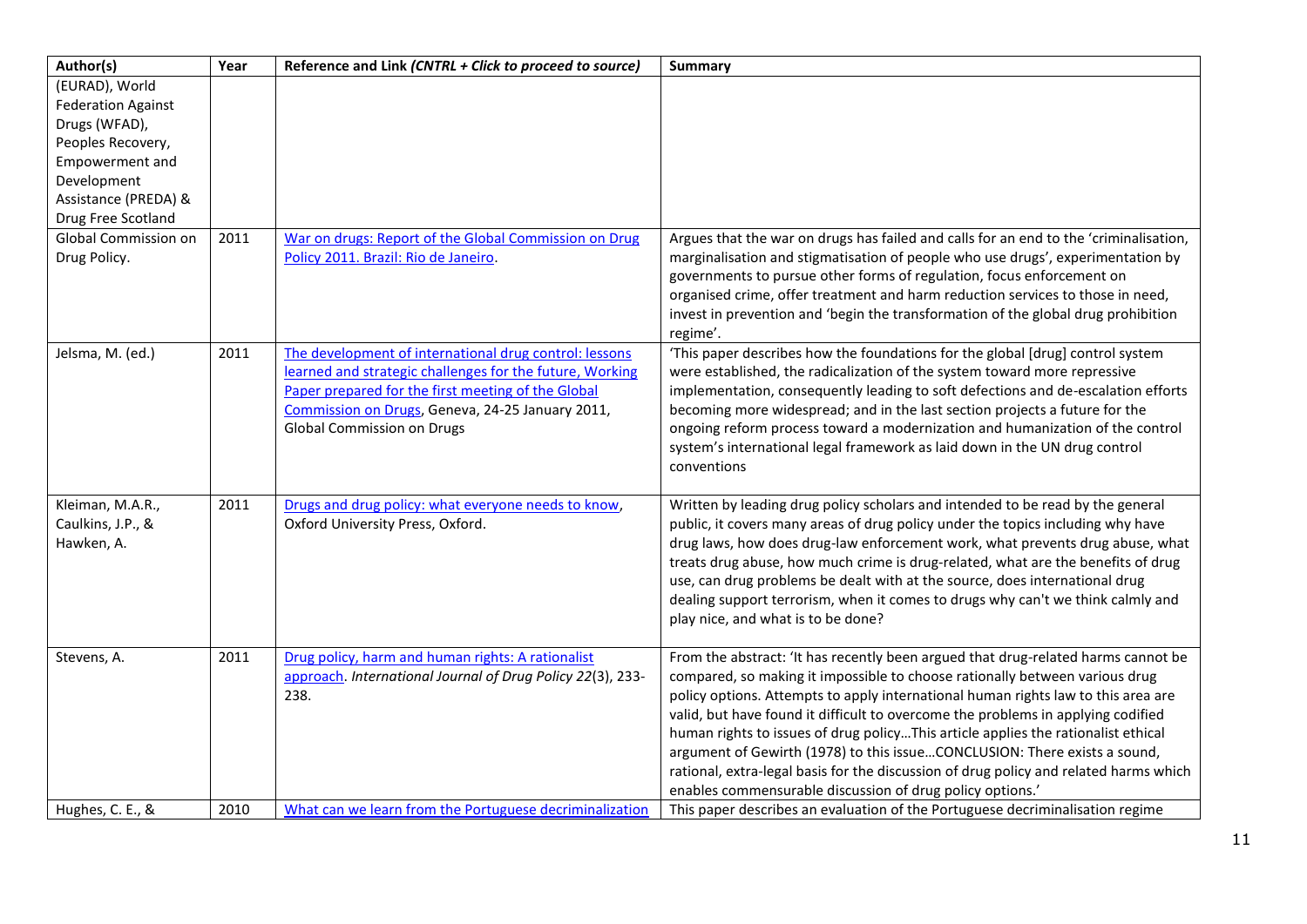| Author(s)                                                                                                      | Year | Reference and Link (CNTRL + Click to proceed to source)                                                                                                                                                       | <b>Summary</b>                                                                                                                                                                                                                                                                                                                                                                                                                                                                                                                                                                                                                                                                               |
|----------------------------------------------------------------------------------------------------------------|------|---------------------------------------------------------------------------------------------------------------------------------------------------------------------------------------------------------------|----------------------------------------------------------------------------------------------------------------------------------------------------------------------------------------------------------------------------------------------------------------------------------------------------------------------------------------------------------------------------------------------------------------------------------------------------------------------------------------------------------------------------------------------------------------------------------------------------------------------------------------------------------------------------------------------|
| Stevens, A.                                                                                                    |      | of illicit drugs? British Journal of Criminology, 50(1), 999-<br>1022.                                                                                                                                        | (which commenced in 2001). The authors analyse the criminal justice and health<br>impacts against trends from neighbouring Spain and Italy. They conclude that<br>"contrary to predictions, the Portuguese decriminalization did not lead to major<br>increases in drug use".                                                                                                                                                                                                                                                                                                                                                                                                                |
| Nutt, D.J., King, L.A. &<br>Phillips, L.D. on behalf<br>of the Independent<br>Scientific Committee<br>on Drugs | 2010 | 'Drug harms in the UK: a multicriteria decision analysis',<br>The Lancet, vol. 376, no. 9752, pp. 1558-65.                                                                                                    | Gives an example of using expert opinion to rate the relative harmfulness of<br>various categories of drugs and relates the findings to the ways that the drugs are<br>classified in contemporary legislation, pointing out that many of the drugs that are<br>most harmful are those that are treated most gently in drug law.                                                                                                                                                                                                                                                                                                                                                              |
| Caulkins, J.                                                                                                   | 2010 | Cost of marijuana prohibition on the California justice<br>system. Working Paper Santa Monica, RAND Drug Policy<br>Research Centre. WR-763-RC.<br>http://www.rand.org/pubs/working_papers/WR763.html          | This paper estimates the current cost of enforcing marijuana laws in California,<br>both in total and for those 21 and over.<br>The calculations suggest that total costs probably do not much exceed \$300<br>million, with perhaps one-fifth of those costs associated with defendants under<br>the age of 21. These estimates are far below the roughly \$1B in savings some<br>predict from marijuana legalization in California, and it is worth noting that savings<br>- in the sense of reduced spending - could be smaller than current enforcement<br>costs if freed resources are reallocated to enforcement against other crimes,<br>rather than being "rebated" to the taxpayer. |
| Caulkins, J.                                                                                                   | 2010 | Estimated cost of production for legalised cannabis.<br>Working Paper Series. Santa Monica RAND Drug Policy<br>Research Centre. WR-764-RC.<br>http://www.rand.org/pubs/working_papers/2010/RAND_<br>WR764.pdf | This paper estimates post-legalization production costs for indoor and outdoor<br>cannabis cultivation as well as parallel estimates for processing costs.                                                                                                                                                                                                                                                                                                                                                                                                                                                                                                                                   |
| Reuter, P.                                                                                                     | 2010 | Marijuana Legalisation: What can be learned from other<br>countries? Santa Monica, CA: RAND.<br>http://www.rand.org/pubs/working_papers/2010/RAND<br>WR771.pdf                                                | This paper provides a brief review of the changes that have been tried in other<br>countries with an emphasis on the nature of the changes and how they have been<br>implemented.                                                                                                                                                                                                                                                                                                                                                                                                                                                                                                            |
| Reuter, P.                                                                                                     | 2009 | 'Report 5: the unintended consequences of drug policies',<br>in P Reuter & F Trautmann (eds), A report on global illicit<br>drug markets 1998-2007, European Commission,<br>[Brussels]                        | The author presents a framework for classifying the various unintended negative<br>consequences of drug policies, pointing out that many of these whilst unintended<br>are certainly foreseeable.                                                                                                                                                                                                                                                                                                                                                                                                                                                                                            |
| Rolles, S.                                                                                                     | 2009 | After the war on drugs: Blueprint for regulation. London:<br><b>Transform Drug Policy Foundation.</b>                                                                                                         | Outlines models of drug legalisation. Useful resource for considering all aspects of<br>regulation options.                                                                                                                                                                                                                                                                                                                                                                                                                                                                                                                                                                                  |
| Costa, A.M.                                                                                                    | 2008 | Making drug control 'fit for purpose': building on the                                                                                                                                                        | A landmark paper in which the author acknowledges that the current approaches                                                                                                                                                                                                                                                                                                                                                                                                                                                                                                                                                                                                                |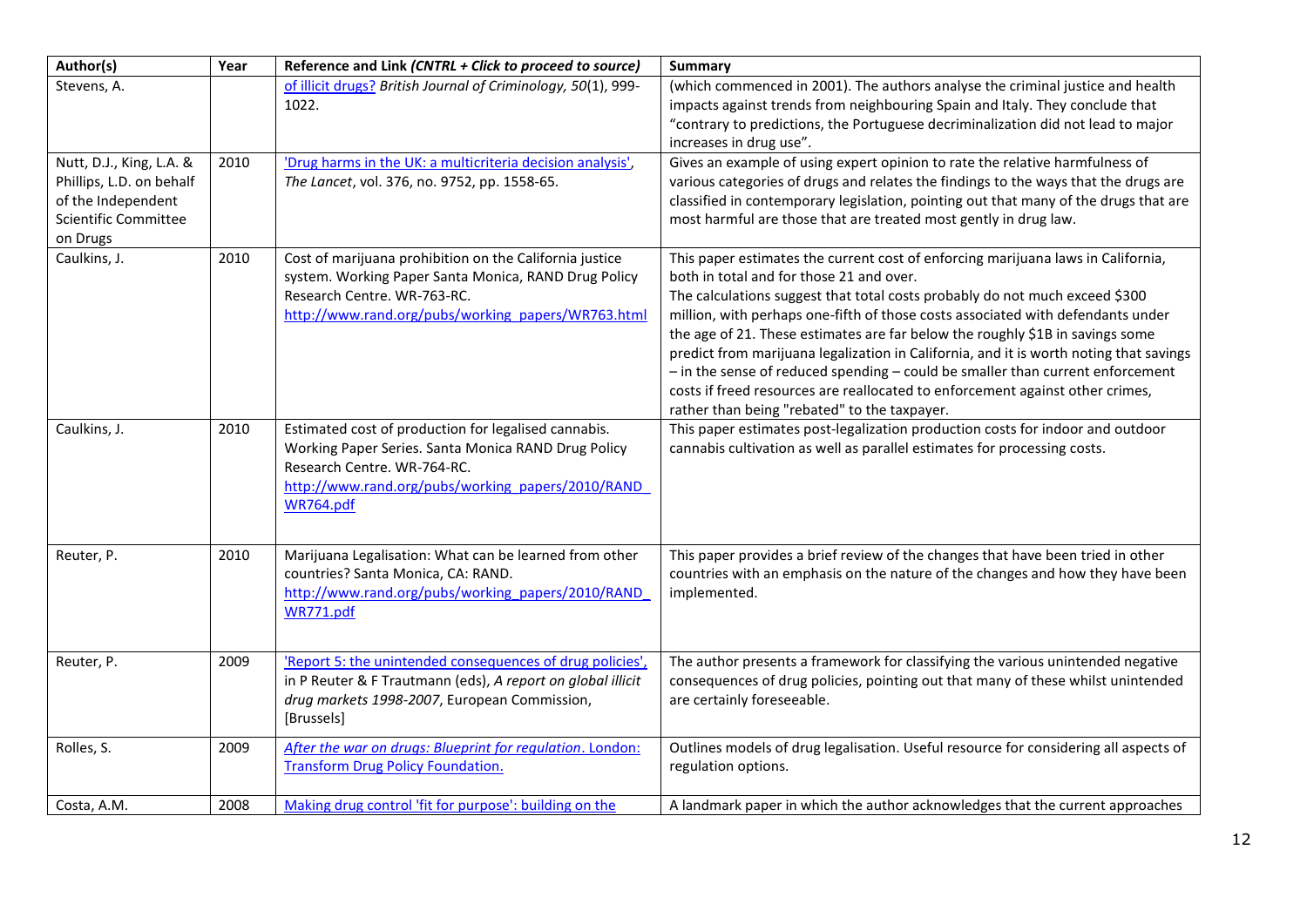| Author(s)                                   | Year | Reference and Link (CNTRL + Click to proceed to source)                                                                                                                                                                                                                    | Summary                                                                                                                                                                                                                                                                                                                                                                                                                                                                                                                                                                                                                                                                                  |
|---------------------------------------------|------|----------------------------------------------------------------------------------------------------------------------------------------------------------------------------------------------------------------------------------------------------------------------------|------------------------------------------------------------------------------------------------------------------------------------------------------------------------------------------------------------------------------------------------------------------------------------------------------------------------------------------------------------------------------------------------------------------------------------------------------------------------------------------------------------------------------------------------------------------------------------------------------------------------------------------------------------------------------------------|
|                                             |      | UNGASS decade. Report by the Executive Director of the<br>United Nations Office on Drugs and Crime as a<br>contribution to the review of the twentieth special<br>session of the General Assembly, E/CN.7/2008/CRP.17,<br>United Nations Office on Drugs and Crime, Vienna | to drug policy, led by his Office, have produced a range of negative unintended<br>consequences, and that much of the international approach to illicit drugs is no<br>longer 'fit for purpose'. He proposes directions for improvement which include:<br>Bringing public health "back to centre stage"<br>$\bullet$<br>Enforce the laws, prevent use, treat and rehabilitate those who are not<br>$\bullet$<br>deterred or prevented from using drugs, and mitigate the negative<br>consequences of use and trafficking related crimes.<br>Mitigate the unintended consequences of the drug problem through crime<br>prevention, harm minimisation, and the protection of human rights. |
| Meadowcroft, J. (Ed),                       | 2008 | Prohibitions. London: Institute of Economic Affairs.                                                                                                                                                                                                                       | Monograph/Report which covers a range of prohibited goods/markets, including<br>drugs. Generally points out flaws in prohibition.                                                                                                                                                                                                                                                                                                                                                                                                                                                                                                                                                        |
| Thornton, M.                                | 2007 | Prohibition versus legalisation: Do economists reach a<br>conclusion on drug policy? Independent Review XI(3), 417-<br>433.                                                                                                                                                | From the abstract: "Although drug-policy researchers and economists in general<br>seem opposed to prohibition, they are timid in their advocacy of decriminalization<br>and even less supportive of legalization".                                                                                                                                                                                                                                                                                                                                                                                                                                                                       |
| <b>Transform Drug Policy</b><br>Foundation. | 2007 | After the war on drugs: Tools for the debate. Bristol, UK:<br>Transform Drug Policy Foundation.                                                                                                                                                                            | Makes the case for drug policy and law reform and shows how to conceptualise<br>and articulate the arguments for reform.                                                                                                                                                                                                                                                                                                                                                                                                                                                                                                                                                                 |
| Bewley-Taylor, D. &<br>Trace, M.            | 2006 | The International Narcotics Control Board: watchdog or<br>guardian of the UN drug control conventions?, The<br>Beckley Foundation Drug Policy Programme, report 7, The<br>Beckley Foundation, Oxford.                                                                      | From the website: 'While the Board's role in overseeing and quantifying the legal<br>market in controlled drugs for medical and scientific uses is widely admired, there<br>is growing discontent with the unbalanced nature of its contribution to the much<br>more complex and sensitive debates surrounding the issue of illegal drug markets<br>and how best to respond to them.'                                                                                                                                                                                                                                                                                                    |
| Godfrey, C.                                 | 2006 | Evidenced based illicit drug policy: the potential<br>contribution of economic evaluation techniques. De<br>Economist 154(4), 563-580.                                                                                                                                     | Arguments about drug policy are often emotive. This paper argues that economic<br>evaluation techniques provide a valuable framework to explore the different<br>impacts of drug policy choices.                                                                                                                                                                                                                                                                                                                                                                                                                                                                                         |
| King County Bar<br>Association              | 2005 | Effective drug control: Toward a new legal framework.<br>Drug Policy Project. Seattle, King County Bar Association.                                                                                                                                                        | This report argues that state-level regulation and control of psychoactive<br>substances is a 'workable alternative' to prohibition.                                                                                                                                                                                                                                                                                                                                                                                                                                                                                                                                                     |
| Haden, M.                                   | 2004 | Regulation of illegal drugs: an exploration of public health<br>tools. International Journal of Drug Policy, 15(4), 225-230.                                                                                                                                               | This paper discusses the various ways in which public health regulatory tools could<br>be deployed to control access to substances under a regulated model.                                                                                                                                                                                                                                                                                                                                                                                                                                                                                                                              |
| Haden, M.                                   | 2002 | Illicit IV drugs: A public health approach. Canadian Journal<br>of Public Health, 93(6), 431-434.                                                                                                                                                                          | 'This article explores, from a public health perspective, the harm done by<br>Canadian drug laws, to both individuals and society. It challenges the perceived<br>dichotomy of legalization and criminalization of intravenous drugs. The article<br>then expands the discussion by exploring eight legal options for illicit drugs and<br>examines how these options interact with the marginalization of users, the illicit<br>drug black market, and levels of drug consumption. While the main focus of this                                                                                                                                                                         |